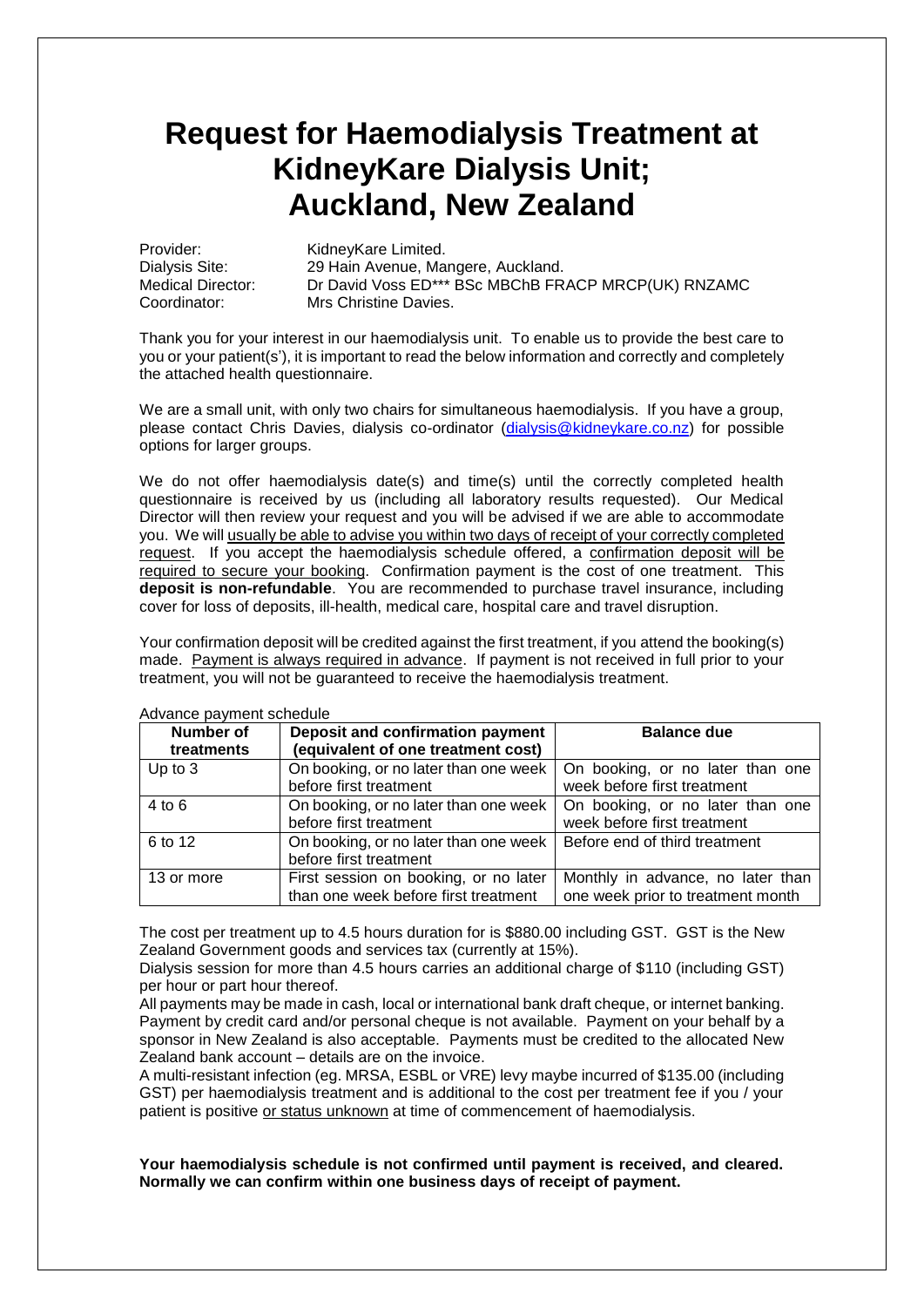Prices may vary without warning; but once payment has been received, costs will not change for those treatments remuneration has been received.

If you have any questions or queries regards your booking, haemodialysis schedule or account, please contact the dialysis coordinator (Christine Davies) on +64 21 749768 or by e-mail [dialysis@kidneykare.co.nz.](mailto:dialysis@kidneykare.co.nz)

Some medications you are prescribed may be different or are not available in New Zealand – we recommend you bring with you all your own medications for brief visits (less than one month) to minimise disruption to your regular routine.

Thank you for considering dialysing at our unit.

25 October 2017

### **YOUR CONTACT DETAILS**

(Please include country and area code for all numbers)

#### **Your home dialysis unit**

Contact person for clinical information (nurse or technician)

| Nephrologist/Renal Physician or caring physician        |  |
|---------------------------------------------------------|--|
|                                                         |  |
|                                                         |  |
|                                                         |  |
|                                                         |  |
|                                                         |  |
|                                                         |  |
| General Practitioner or regular Family Health Physician |  |
|                                                         |  |
|                                                         |  |
|                                                         |  |
|                                                         |  |
|                                                         |  |

Fax: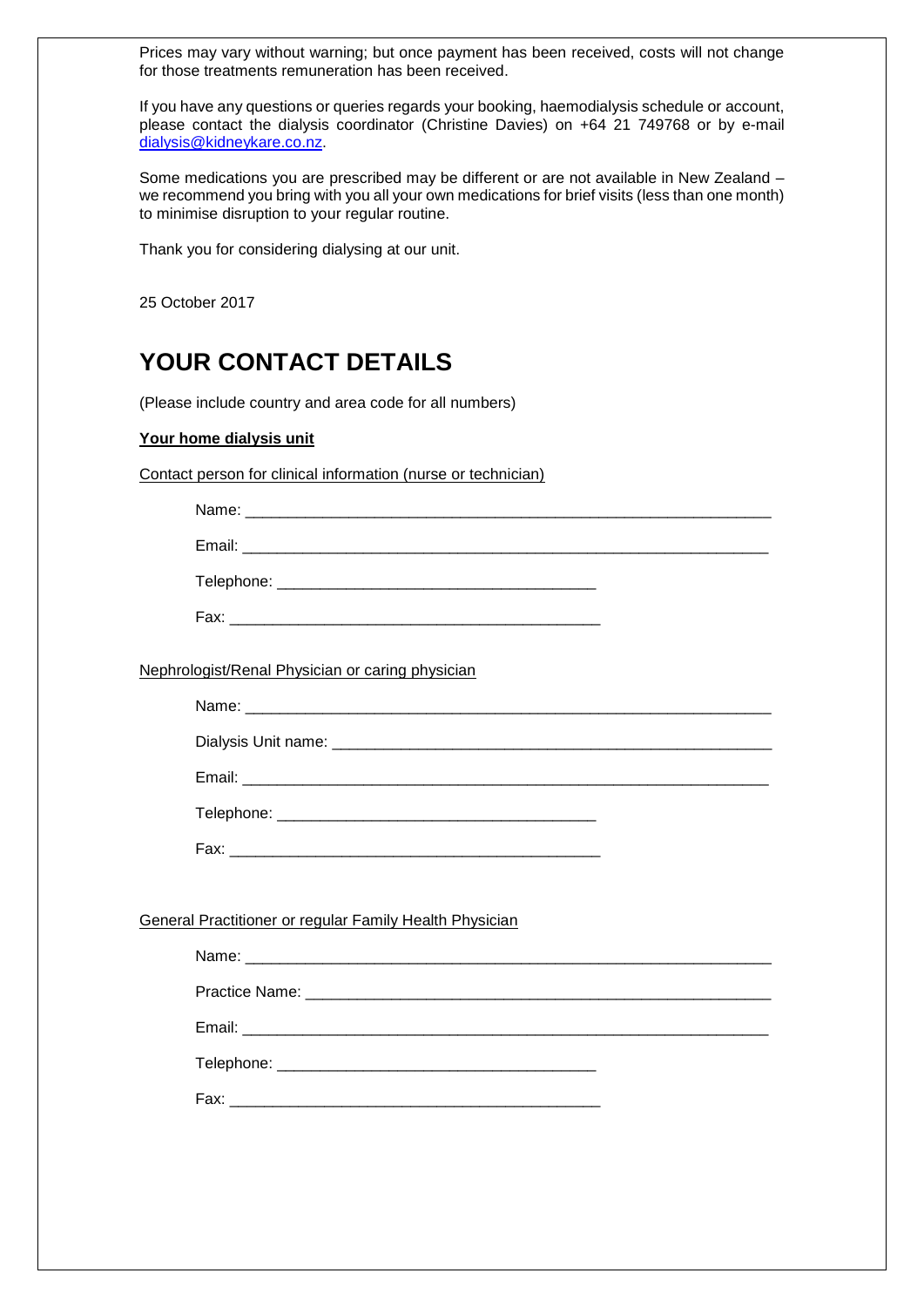# **Dialysis Health Questionnaire**

### ONE COMPLETED QUESTIONNAIRE PER PATIENT PLEASE

| <b>Patient Details</b> |                                                                                                                                                                                                                                                                                                                                                                                                                                                                       |
|------------------------|-----------------------------------------------------------------------------------------------------------------------------------------------------------------------------------------------------------------------------------------------------------------------------------------------------------------------------------------------------------------------------------------------------------------------------------------------------------------------|
| Name:                  |                                                                                                                                                                                                                                                                                                                                                                                                                                                                       |
| Gender                 | Male / Female<br>Date of Birth: $\frac{1}{DD}$ $\frac{1}{MM}$ $\frac{1}{YY}$ Age $\frac{1}{M}$<br>(circle one option)                                                                                                                                                                                                                                                                                                                                                 |
| <b>Home Address</b>    |                                                                                                                                                                                                                                                                                                                                                                                                                                                                       |
|                        |                                                                                                                                                                                                                                                                                                                                                                                                                                                                       |
|                        |                                                                                                                                                                                                                                                                                                                                                                                                                                                                       |
|                        |                                                                                                                                                                                                                                                                                                                                                                                                                                                                       |
|                        |                                                                                                                                                                                                                                                                                                                                                                                                                                                                       |
|                        |                                                                                                                                                                                                                                                                                                                                                                                                                                                                       |
|                        | Preferred first dialysis date in Auckland $\underline{\hspace{1cm}}$ $\underline{\hspace{1cm}}$ $\underline{\hspace{1cm}}$ $\underline{\hspace{1cm}}$ $\underline{\hspace{1cm}}$ $\underline{\hspace{1cm}}$ $\underline{\hspace{1cm}}$ $\underline{\hspace{1cm}}$ $\underline{\hspace{1cm}}$ $\underline{\hspace{1cm}}$ $\underline{\hspace{1cm}}$ $\underline{\hspace{1cm}}$ $\underline{\hspace{1cm}}$ $\underline{\hspace{1cm$<br>(please use correct date format) |
|                        | (please use correct date format)                                                                                                                                                                                                                                                                                                                                                                                                                                      |
|                        |                                                                                                                                                                                                                                                                                                                                                                                                                                                                       |
|                        | English is the spoken language in New Zealand. We have some multi-lingual haemodialysis<br>staff; please advise your preferred language. We do not guarantee your attending staff member<br>will speak your requested language, but every effort within our power will be made to<br>accommodate your language preference.                                                                                                                                            |
|                        |                                                                                                                                                                                                                                                                                                                                                                                                                                                                       |
|                        | <b>Auckland Contact Address</b>                                                                                                                                                                                                                                                                                                                                                                                                                                       |
|                        |                                                                                                                                                                                                                                                                                                                                                                                                                                                                       |
|                        |                                                                                                                                                                                                                                                                                                                                                                                                                                                                       |
|                        |                                                                                                                                                                                                                                                                                                                                                                                                                                                                       |
|                        |                                                                                                                                                                                                                                                                                                                                                                                                                                                                       |
| Telephone              | <u> 1989 - Johann John Stone, mars et al. 1989 - John Stone, mars et al. 1989 - John Stone, mars et al. 1989 - Joh</u>                                                                                                                                                                                                                                                                                                                                                |
| Alternative contact    | <u> 1989 - Jan James James Barnett, fransk politik (d. 1989)</u>                                                                                                                                                                                                                                                                                                                                                                                                      |
|                        |                                                                                                                                                                                                                                                                                                                                                                                                                                                                       |
| <b>Office Use</b>      | Dates/times OK New York 2007 2012 2022 2023 2024 2022 2022 2023 2024 2022 2023 2024 2022 2023 2024 2022 2023 20                                                                                                                                                                                                                                                                                                                                                       |
|                        |                                                                                                                                                                                                                                                                                                                                                                                                                                                                       |
|                        | <b>Accounts: DEPOSIT</b><br><b>ADVANCE</b><br><b>IN-FULL</b>                                                                                                                                                                                                                                                                                                                                                                                                          |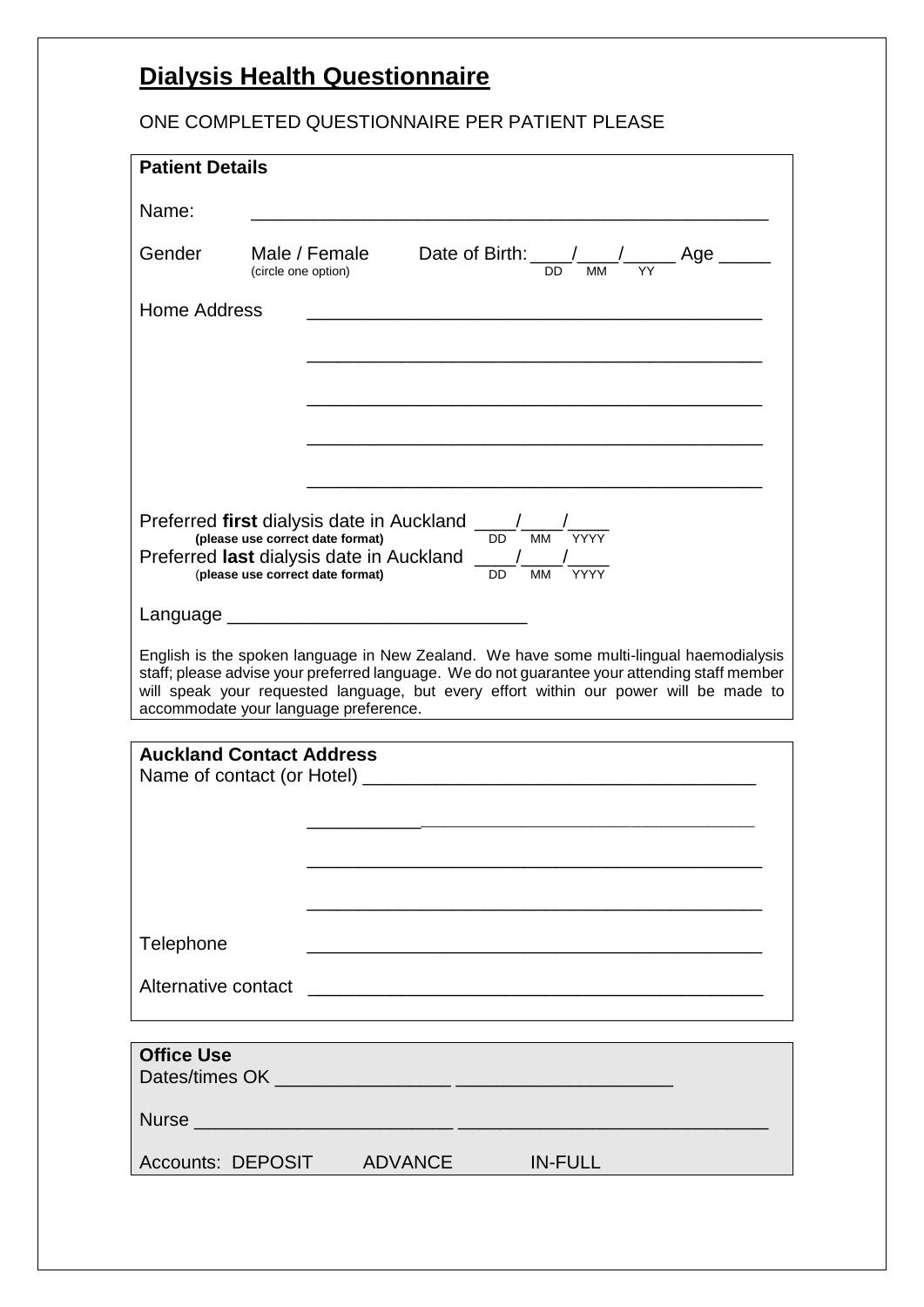| <b>Medical Questionnaire (Medical In Confidence)</b><br>(A recent medical report or letter by your usual attending nephrologist answering all these<br>questions is an acceptable alternative to completing this medical questionnaire). |
|------------------------------------------------------------------------------------------------------------------------------------------------------------------------------------------------------------------------------------------|
|                                                                                                                                                                                                                                          |
| <b>Other Medical Conditions</b>                                                                                                                                                                                                          |
|                                                                                                                                                                                                                                          |
|                                                                                                                                                                                                                                          |
|                                                                                                                                                                                                                                          |
|                                                                                                                                                                                                                                          |
|                                                                                                                                                                                                                                          |
|                                                                                                                                                                                                                                          |
| (Please include formulation; strength; dose frequency and route of administration)                                                                                                                                                       |
|                                                                                                                                                                                                                                          |
|                                                                                                                                                                                                                                          |
|                                                                                                                                                                                                                                          |
|                                                                                                                                                                                                                                          |
|                                                                                                                                                                                                                                          |
| Allergies/adverse reactions                                                                                                                                                                                                              |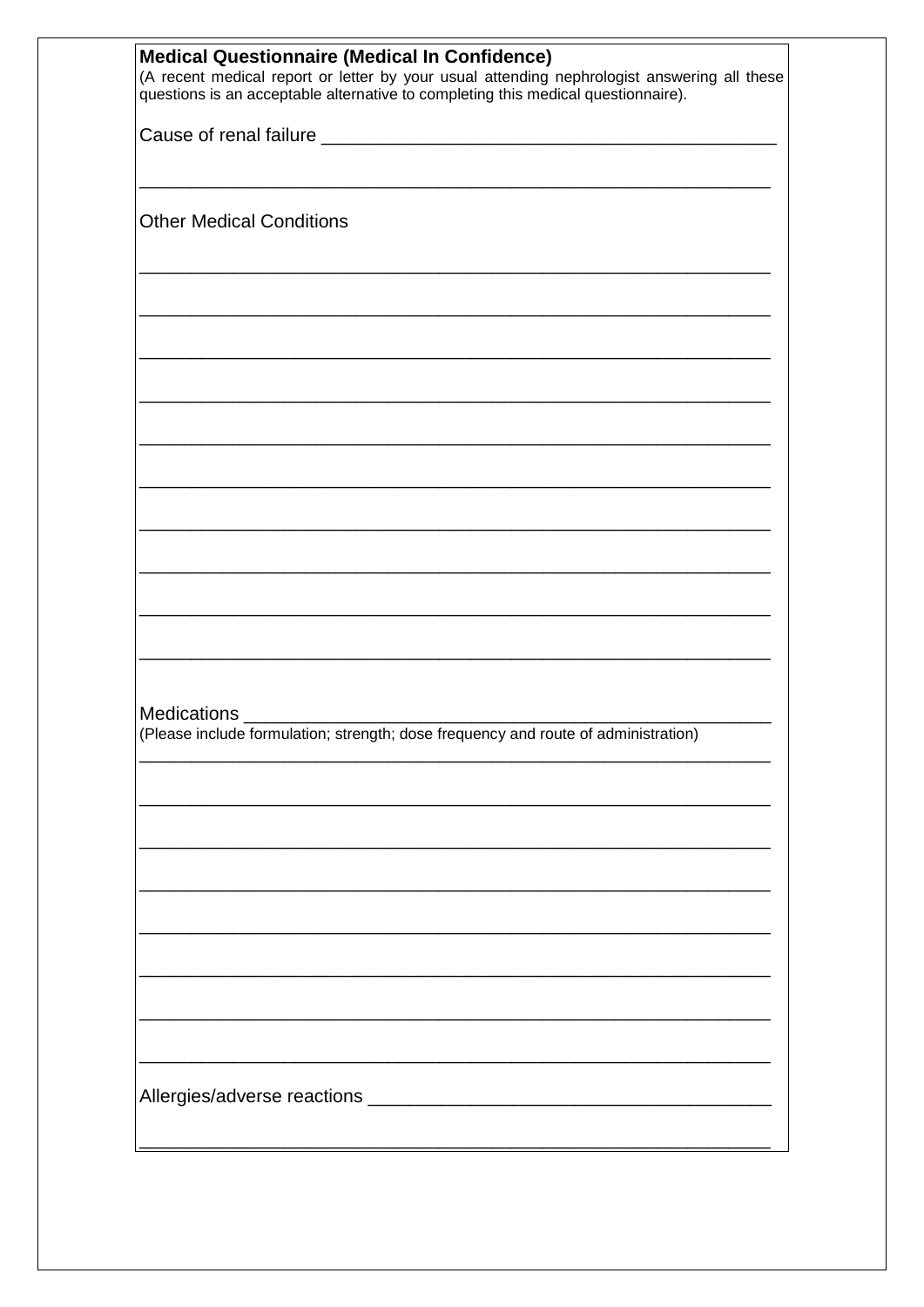| <b>Dialysis Prescription</b>                                              |                                                 |                                |                              |  |                                                           |
|---------------------------------------------------------------------------|-------------------------------------------------|--------------------------------|------------------------------|--|-----------------------------------------------------------|
| <u>Access:</u>                                                            | FISTULA GRAFT<br>(Please circle correct option) |                                |                              |  | Access Side: LEFT RIGHT<br>(Please circle correct option) |
|                                                                           |                                                 |                                |                              |  |                                                           |
| Goal / Dry Weight: _______ kg downs per session: ___________              |                                                 |                                |                              |  |                                                           |
|                                                                           |                                                 | (Please circle correct option) |                              |  |                                                           |
| Dialyser membrane: POLYSULPHONE OTHER                                     |                                                 |                                |                              |  |                                                           |
| Fistula needle size                                                       |                                                 |                                |                              |  | 16G 15G Other (please specify)                            |
| Blood flow ________________ ml/min  Dialysate flow _____________ ml/min   |                                                 |                                |                              |  |                                                           |
| Dialysate potassium: 1.0 1.5 2.0 3.3mmol/L (Please circle correct option) |                                                 |                                |                              |  |                                                           |
|                                                                           |                                                 |                                |                              |  | Other potassium level ______________ (please specify)     |
| <u>Anticoagulant</u><br>(Please circle one)                               | HEPARIN Dose (bolus) ____________               |                                | Infusion rate <b>ID/hour</b> |  |                                                           |
|                                                                           | LMW (low molecular weight) heparin              |                                |                              |  |                                                           |
|                                                                           |                                                 |                                |                              |  | Other anti-coagulant ___________________ (please specify) |
|                                                                           |                                                 |                                |                              |  |                                                           |
|                                                                           |                                                 |                                |                              |  |                                                           |
|                                                                           |                                                 |                                |                              |  |                                                           |
|                                                                           |                                                 |                                |                              |  |                                                           |
|                                                                           |                                                 |                                |                              |  |                                                           |